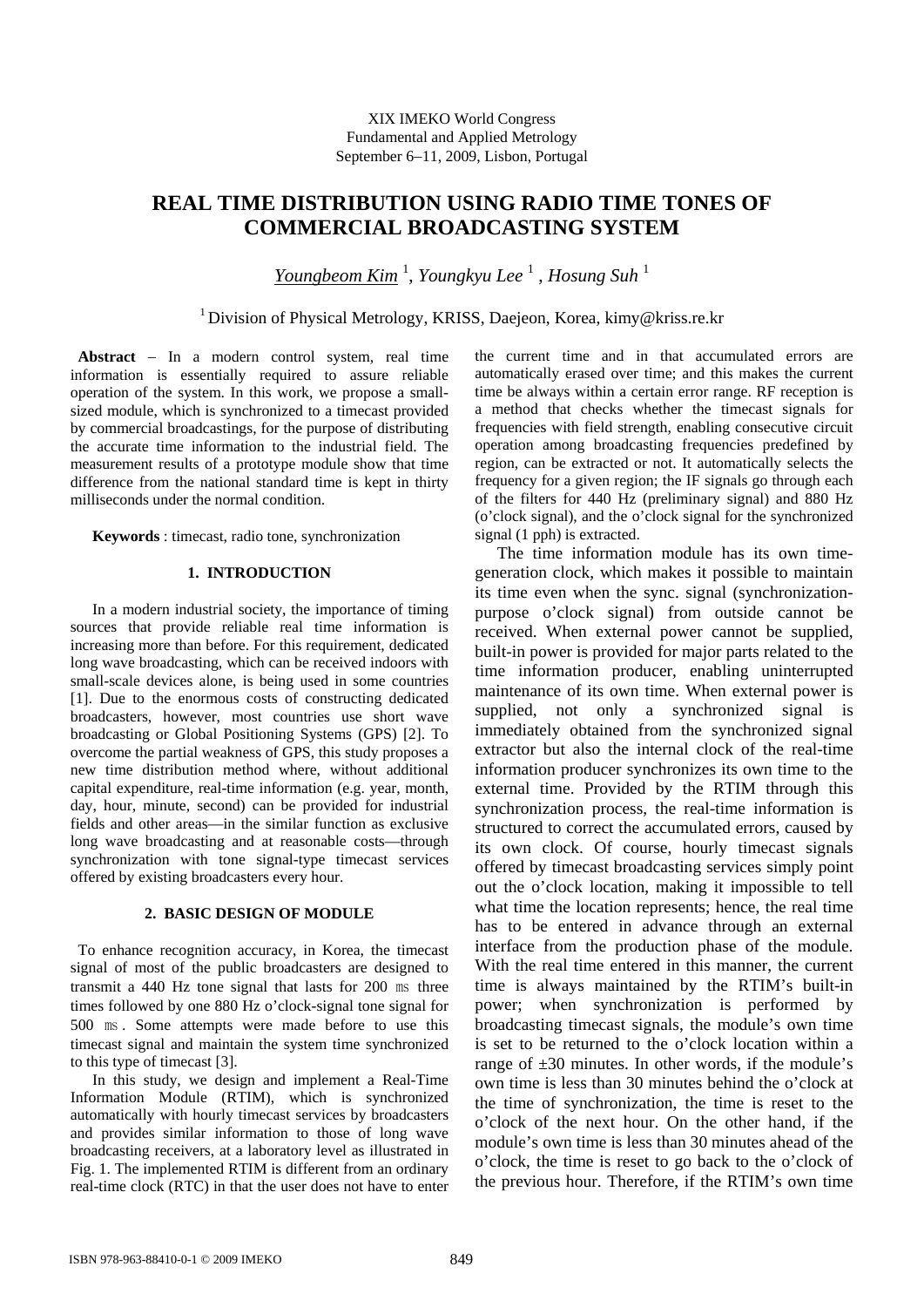is maintained within the error range of less than 30 minutes from the broadcasters' time, the time can be restored to the o'clock by broadcasting a timecast at any time. Given that the accuracy (relative frequency) of a used crystal oscillator is at the level of several tens of ppm, the error—calculated by the general formula, which represents the accuracy—is maintained at less than 30 minutes theoretically even when correction is made for about a year [4].



Fig. 1. Block diagram and picture of the designed RTIM.

The commercial RTC, used as the time information producer in the designed RTIM, has both analog and digital calibration functions. The accuracy of the embedded oscillator to the RTC can be improved to a few tens of part per million (ppm) through analog calibration. The accuracy can be more improved through the digital calibration by compensating the frequency offset which is estimated by the measured time difference between the time of the received timecast and that of the RTC.

## **3. MEASUREMENT**

To evaluate the synchronization performance of the RTIM, the changes in time differences between the second time signal (1 pps) from the standard and the extracted signal from the module's second signal (1 pps) are measured as shown in Fig. 2: each signal is entered to the start and stop terminals and automatically measured by a computer program.



Fig. 2. Block diagram of time difference measurement system between the NST and RTIM's output (1pps).

The comparison measurement result of RTIM(1 pps) which is locked to the timecast of commercial broadcaster(EBS) are presented in Fig. 3.



Fig. 3. Time difference features of RTIM's output (1pps)

As shown in Figure 3, it is considered that the RTIM is synchronized so well because: (1) it is synchronized to the national standard time (NST) under 30 ms, after it receives the timecast; (2) and even after more than 25 hours, the time difference also shows the characteristic of the maximum variation under 30 ms per 1 hour.

The time difference feature can be divided into two parts; the first one (designated as A) is the period when the timecast is not received or broadcasted (off-air), and the other is the normal operating period.



Fig. 4. Enlarged graph of Fig. 3 for the period from 10 to 14 hour.

The graph indicates that the calibrated accuracy of the RTIM internal oscillator is about several ppm, and this implies that the time can be kept within less than 0.4 seconds if synchronization is executed by receiving the timecast signals at least once every 12 hours.